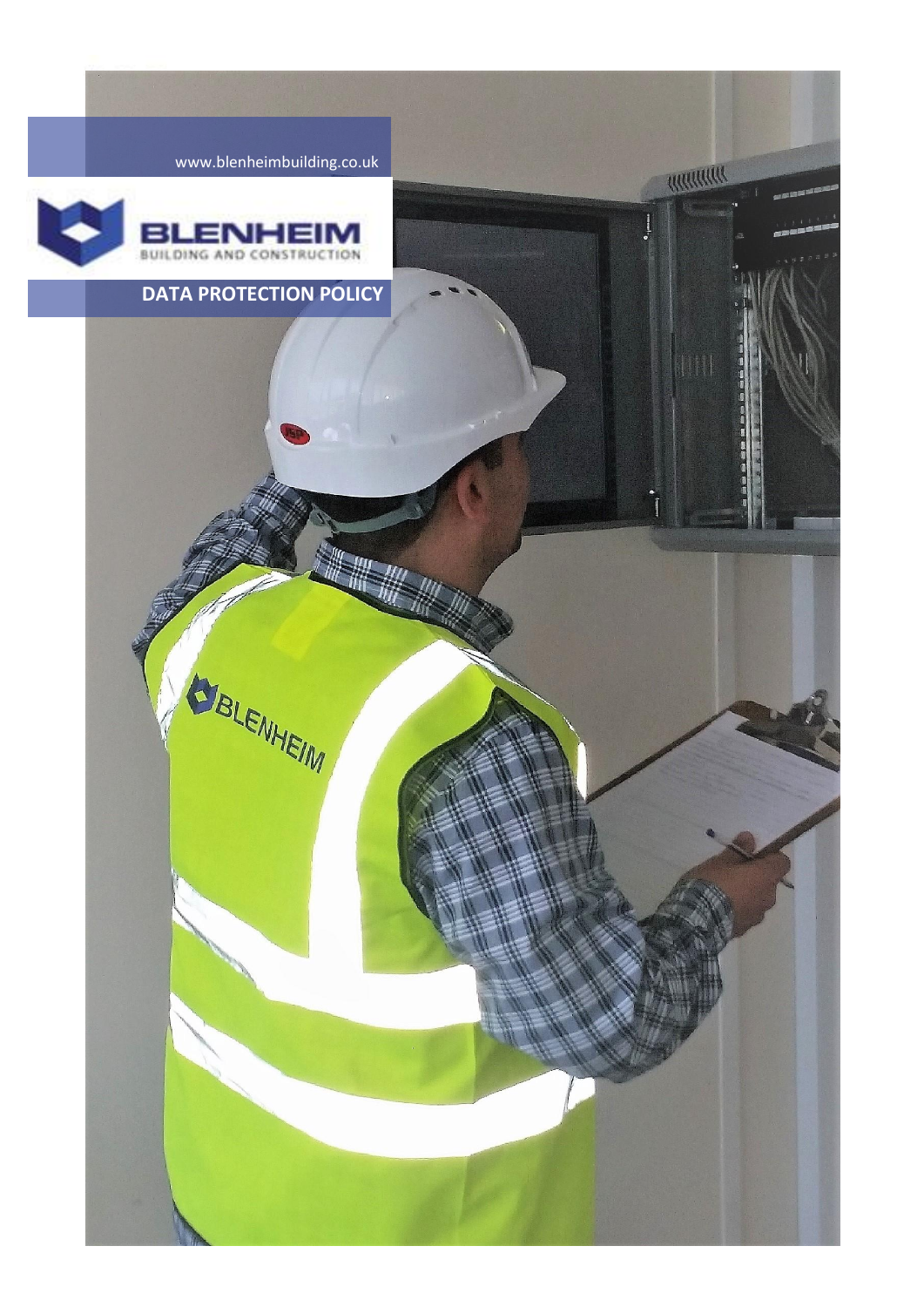

# In this policy

### 1.0 Introduction

- 1.1 Who are we?
- 1.2 Our approach to data protection

#### 2.0 Implementing the policy

- 2.1 How we collect and use your personal data
- 2.2 Types of personal data processed by Blenheim
- 2.3 Purposes of processing personal data of employees
- 2.4 Purposes of processing personal data of third parties
- 2.5 Retention policy
- 2.6 Your rights
- 2.7 Information, access and rectification
- 2.8 Security measures and confidentiality
- 2.9 In the event of a personal data breach
- 2.10 Complaints procedure

#### 3.0 Monitoring compliance

ı

At Blenheim we respect the privacy rights of our staff, customers, suppliers and business partners. We are committed to managing personal data in a professional, lawful and ethical way.

This policy will be regularly reviewed and updated to ensure it remains relevant. This policy was last updated in May 2018.

### Blenheim Building & Construction takes your privacy seriously. Please read the following to learn about our privacy policy.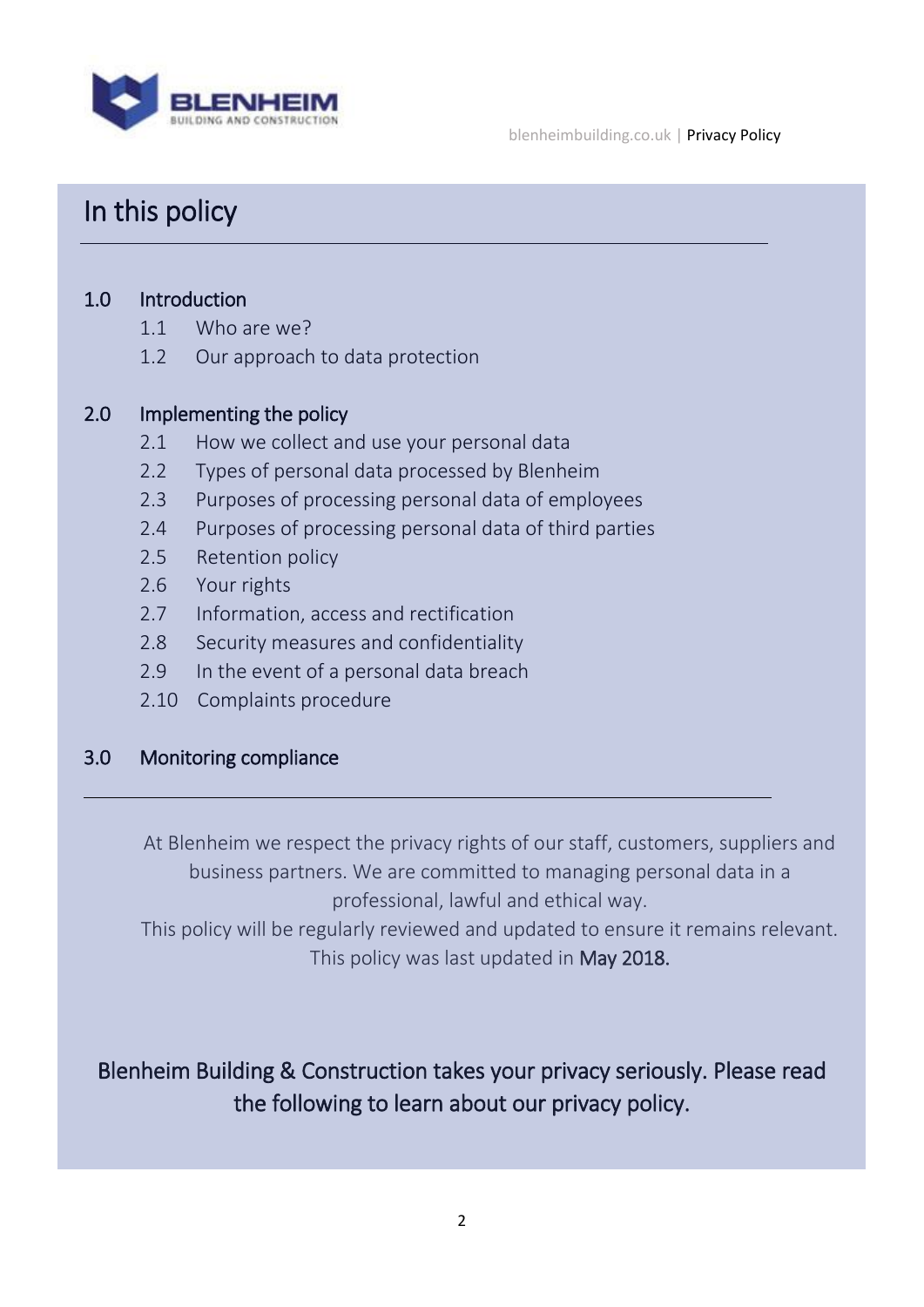

blenheimbuilding.co.uk | Privacy Policy

### 1.0 INTRODUCTION

# 1.1 Who are we?

Blenheim Building and Construction offer a range of construction services and have completed works in a wide variety of sectors over the last 19 years including listed buildings, police stations, schools, colleges, museums, banks & offices as well as the residential market. Our registered address is Penn House, 30 High Street, Rickmansworth, Hertfordshire, WD3 1EP. Our company number is 0208 428 2288.

# 1.2 Our approach to data protection

In line with the GDPR, we strive to ensure that our work adheres to 7 data protection principles:

- 1. Lawfulness, fairness and transparency
- 2. Purpose limitation
- 3. Data minimisation
- 4. Accuracy
- 5. Storage limitation
- 6. Integrity and confidentiality (security)
- 7. Accountability

At Blenheim Building and Construction, we respect these principles and are committed to ensuring that we adhere to them. We aim to raise awareness amongst staff about the importance of protecting privacy and complying with this policy.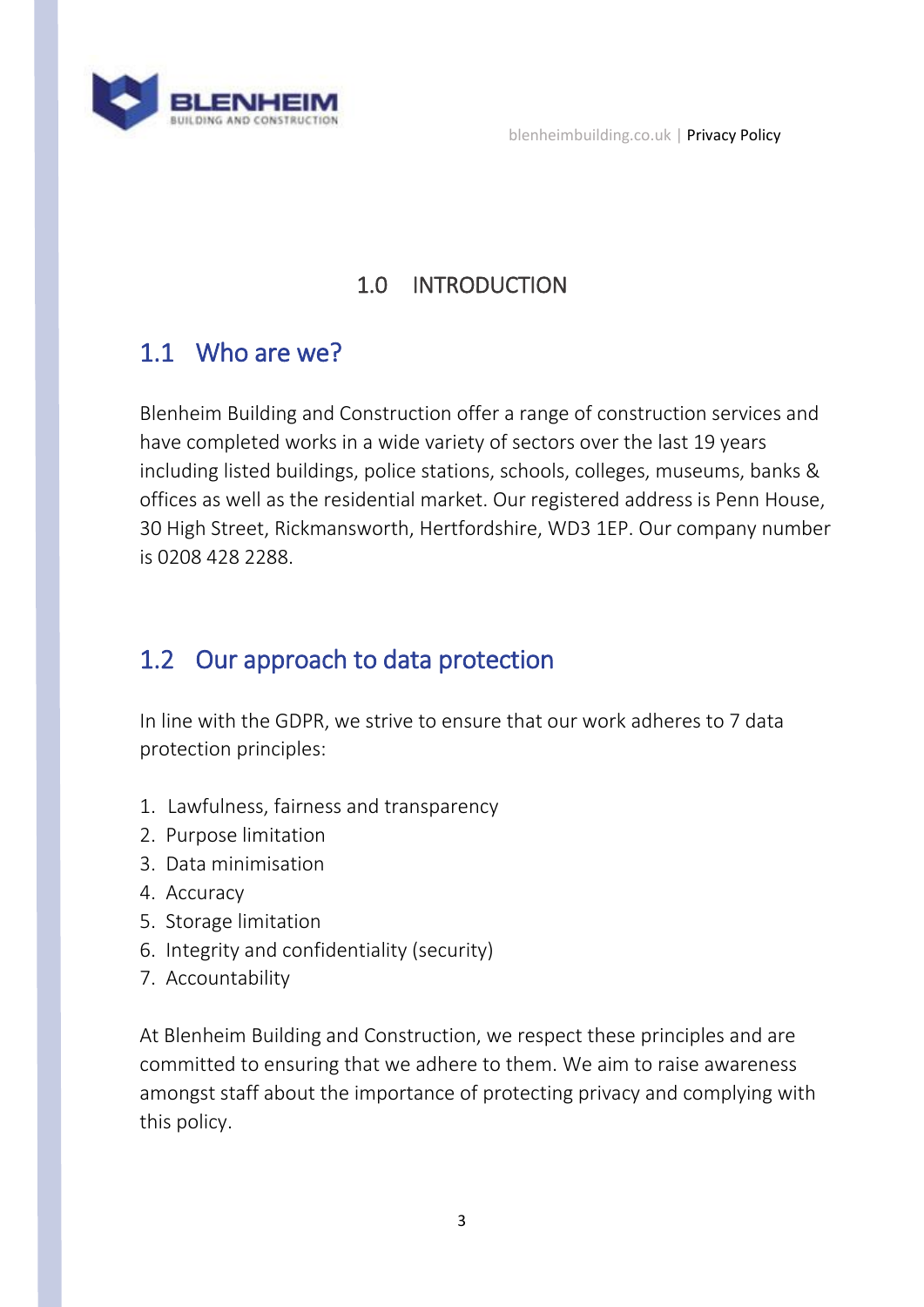

In order to comply with the GDPR, we will implement several processes into our workflow:

- 1. Regular data audits to keep records up to date.
- 2. Protocols for access requests.
- 3. Regular staff training.
- 4. Carry out Data Protection Impact Assessment's for every new contract.

### 2.0. IMPLEMENTING THE POLICY

### 2.1 How we collect and use your personal data

THIRD PARTIES:

Blenheim Building and Construction collects personal information when you visit our website, blenheimbuilding.co.uk, or when you use Blenheim Building and Construction's services. Information includes IP address, cookies, and any information you have disclosed to us.

EMPLOYEES:

We collect your personal information upon employment; where we ask you to provide several items:

| Type of personal information | What we use it for             |
|------------------------------|--------------------------------|
| Name                         | For records/ payment/ legal    |
|                              | requirements                   |
| <b>DOB</b>                   | For records/legal requirements |
| Address                      | To post payslips/ records      |
| NI number                    | Payment/ legal requirement     |
| <b>Bank details</b>          | Payment                        |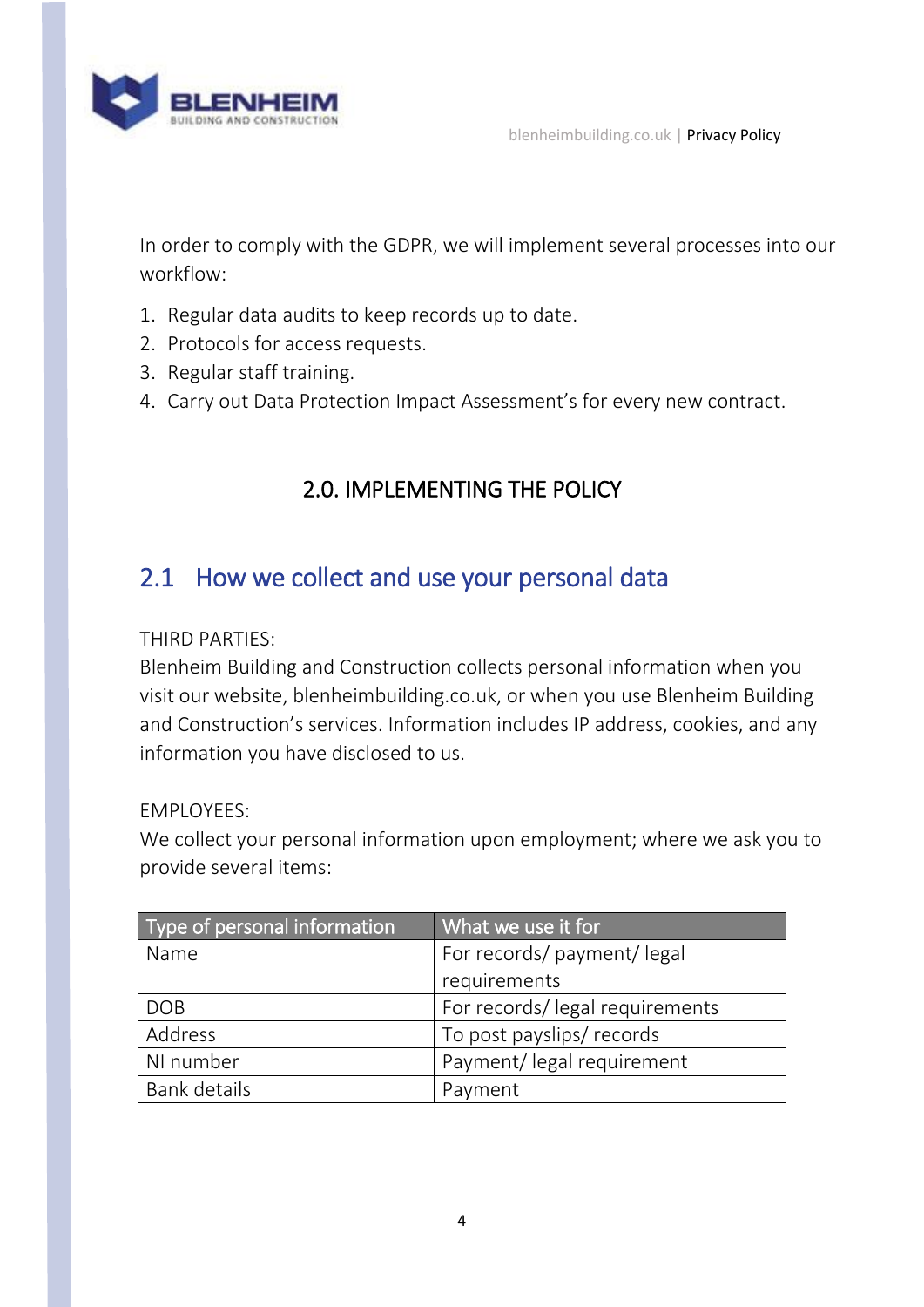

# 2.2 Types of personal data processed by Blenheim Building and Construction

Blenheim Building and Construction processes two kinds of personal data:

- 1. Third parties; including clients, suppliers and business partners.
- 2. Employees; including unsuccessful applicants, former employees, and temporary workers under the direct supervision of Blenheim Building and Construction, such as independent contractors.

# 2.3 Purposes of processing personal data of employees

We process personal data of employees for the following purposes:

- Human resources and personnel management
- Business process execution and internal management
- Health, safety, security and integrity
- Organisational analysis and development, management reporting and acquisition and divestitures
- Compliance with laws and regulations

There must be a legal basis for the processing of any personal data. The basis shall be one or more of the following:

(a) Consent: the individual has given clear consent for us to process their personal data for a specific purpose.

(b) Contract: the processing is necessary for a contract we have with the individual, or because they have asked you to take specific steps before entering into a contract.

(c) Legal obligation: the processing is necessary for us to comply with the law.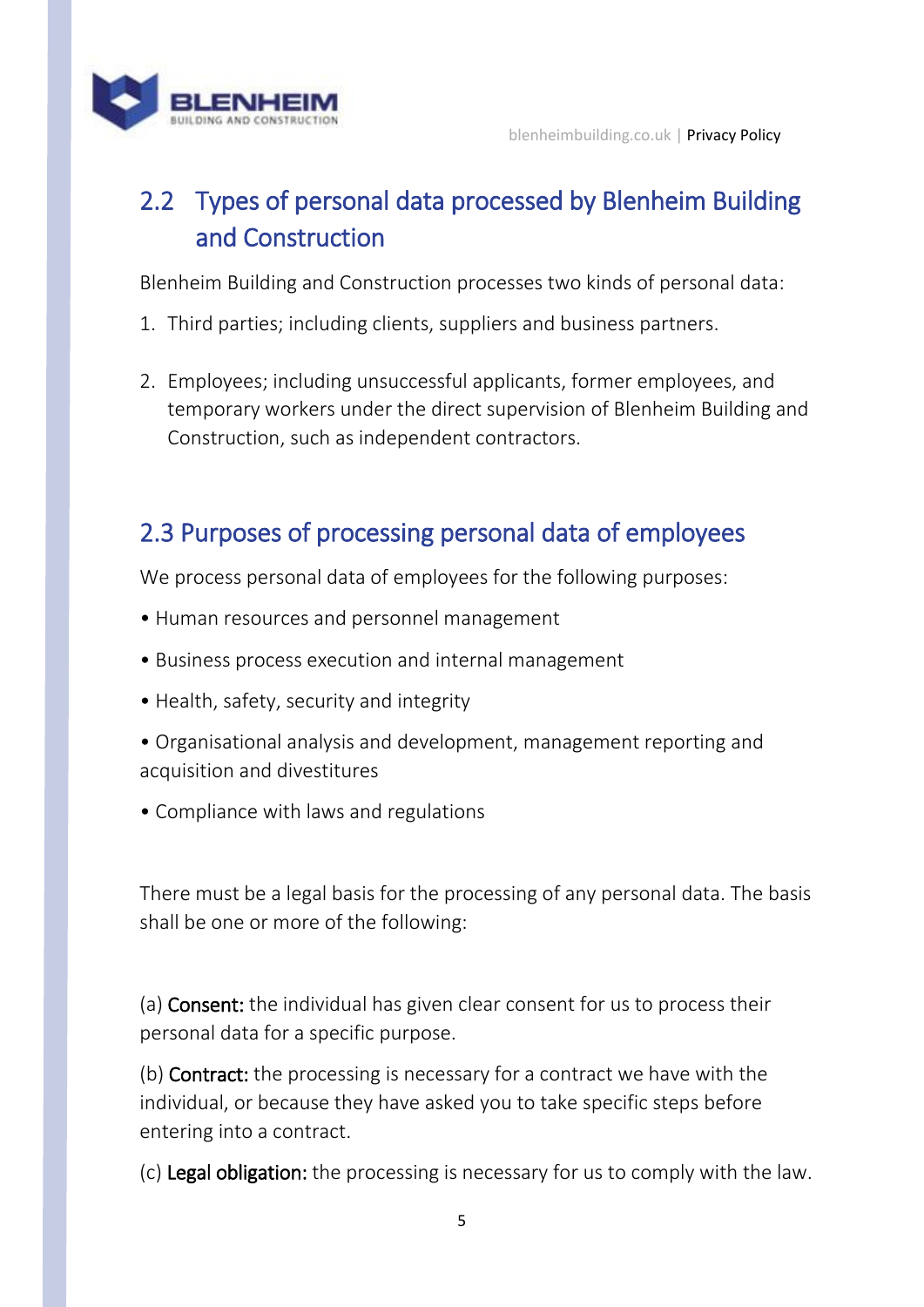

(d) Vital interests: the processing is necessary to protect someone's life.

(e) Public task: the processing is necessary for us to perform a task in the public interest or for official functions, and the task or function has a clear basis in law.

(f) Legitimate interests: necessary for the legitimate interests of the data controller or a third party, except where such interests are overridden by the interests or fundamental rights and freedoms of the individual

# 2.4 Purposes of processing personal data of third parties

Blenheim processes personal data of third parties for the following purposes:

Assessment and acceptance of a customer

- Conclusion and execution of agreements
- Health, safety, security and integrity
- Business process execution, internal management and management reporting
- Relationship management and marketing
- Development and improvement

The legal basis for the processing of any personal data of third parties is the same as set out in 2.3 above.

### 2.5 Retention policy

In compliance with the GDPR, particularly the Data Minimisation principle, we aim to only retain data which is necessary. Article 5 (e) of the GDPR states personal data shall be kept for no longer than is necessary for the purposes for which it is being processed.

There are some circumstances where personal data may be stored for longer periods (e.g. archiving purposes in the public interest, scientific or historical research purposes). When employment ceases, we dispose of all data after employment has ceased. Please see section 2.5 for our retention policy.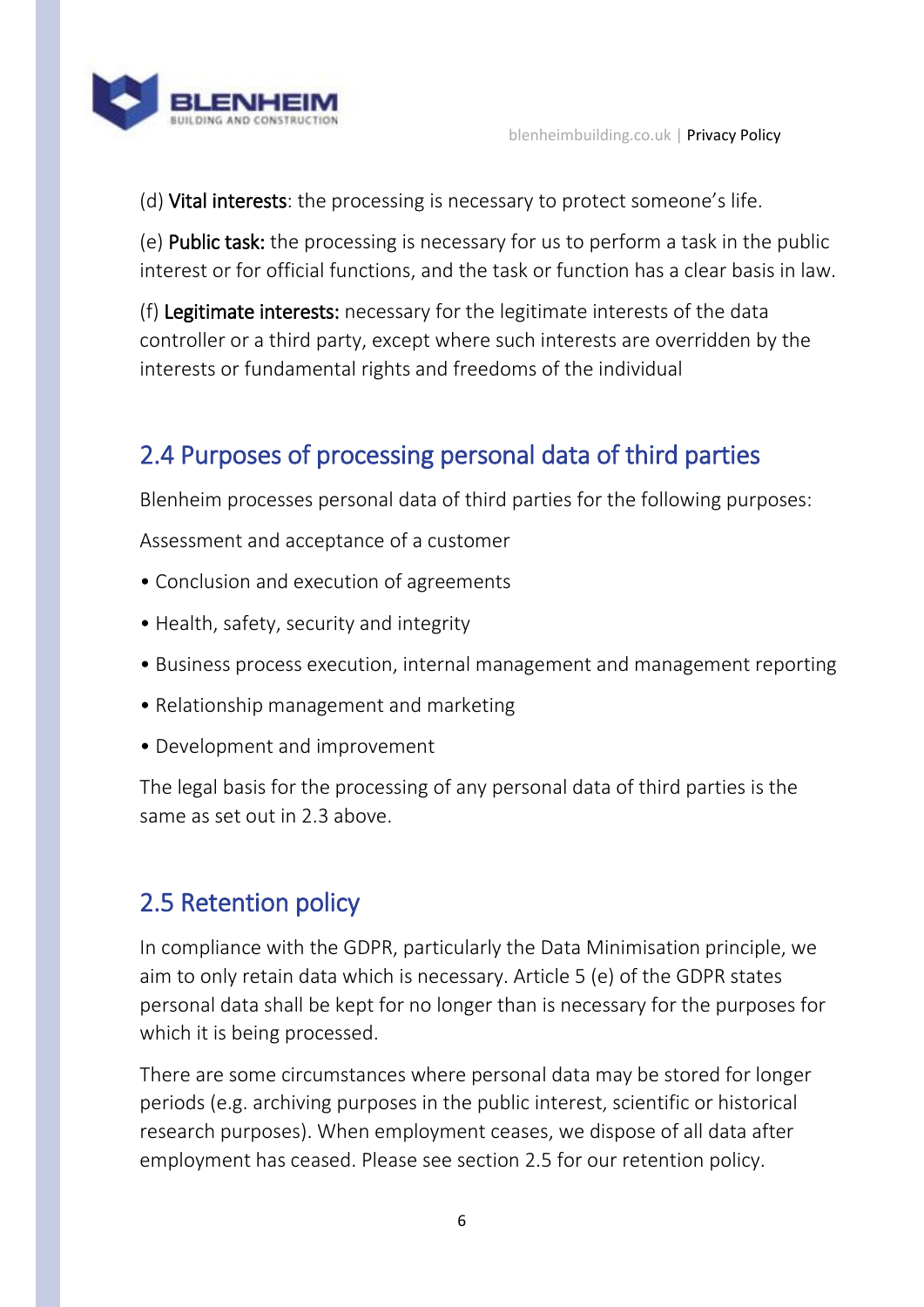

| Data Type                         | <b>Retention Period</b>  |
|-----------------------------------|--------------------------|
| CV's from unsuccessful applicants | 6 months                 |
| Personnel files                   | 6 years after employment |
|                                   | has ceased               |

# 2.6 Your Rights

The GDPR has introduced several rights that individuals have. These include:

- The right to access the data you have collected about them.
- The right to correct any errors in the data you hold.
- The right to the erasure of certain kinds of data, commonly known as the "right to be forgotten".
- The right to restrict your use of their data.
- The right to download their data and take it to another service provider.
- The right to object to your processing of their data.

## 2.7 Information, access and rectification

Each individual may request an overview of their personal data processed by or on behalf of Blenheim Building and Construction. Where reasonably possible, we will provide an overview of the source, type, purpose, categories of recipients and envisaged retention period.

If the personal data is incorrect, incomplete or not processed in compliance with the applicable laws and regulations, the individual may have their personal data rectified, erased, blocked, or its processing restricted. In addition, each individual shall have the right to receive their personal data and have the right to transmit those data to another controller.

You can request any data that we may hold about you by contacting [info@blenheimbuilding.com.](mailto:info@blenheimbuilding.com)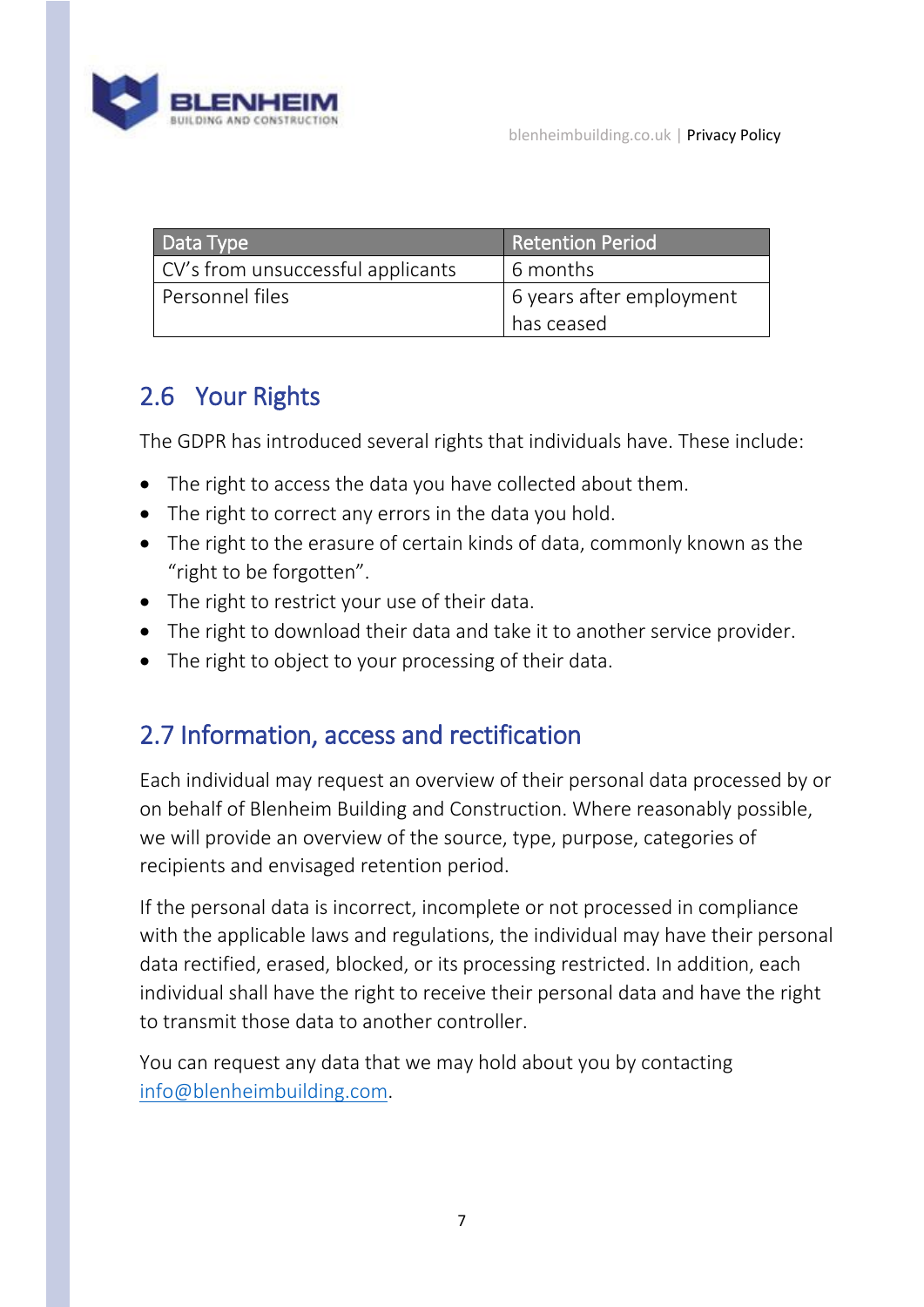



# 2.8 Security measures and confidentiality

Blenheim Building and Construction has put several safeguards in place to protect personal data from misuse or accidental, unlawful, or unauthorised destruction, loss, alteration, disclosure, acquisition, access or other processing.

# 2.9 In the event of a personal data breach

A personal data breach means a breach of security leading to the accidental or unlawful destruction, loss, alteration, unauthorised disclosure of, or access to, personal data transmitted, stored or otherwise processed by Blenheim Building and

Construction. Examples are the loss of a USB-key, visibility of personal data of employees on internet or the intrusion by a hacker.

In case of a personal data security breach the Blenheim Building and Construction Data Breach Procedure will be applicable. A security breach must be reported to the Data Protection Officer, who will then assess whether the security breach qualifies as data security breach.

In the case of a personal data breach, the Data Protection Officer shall, no later than 72 hours after Blenheim Building and Construction having become aware of it, notify the personal data breach to the competent supervisory authority of the Operating Company's country, unless the personal data breach is unlikely to result in a risk to the rights and freedoms of individual(s).

In case of a personal data breach Blenheim Building and Construction shall report the breach to the individual(s) concerned if the personal data breach is likely to result in a high risk to the rights and freedoms of the individual within a reasonable period of time following discovery of such breach.